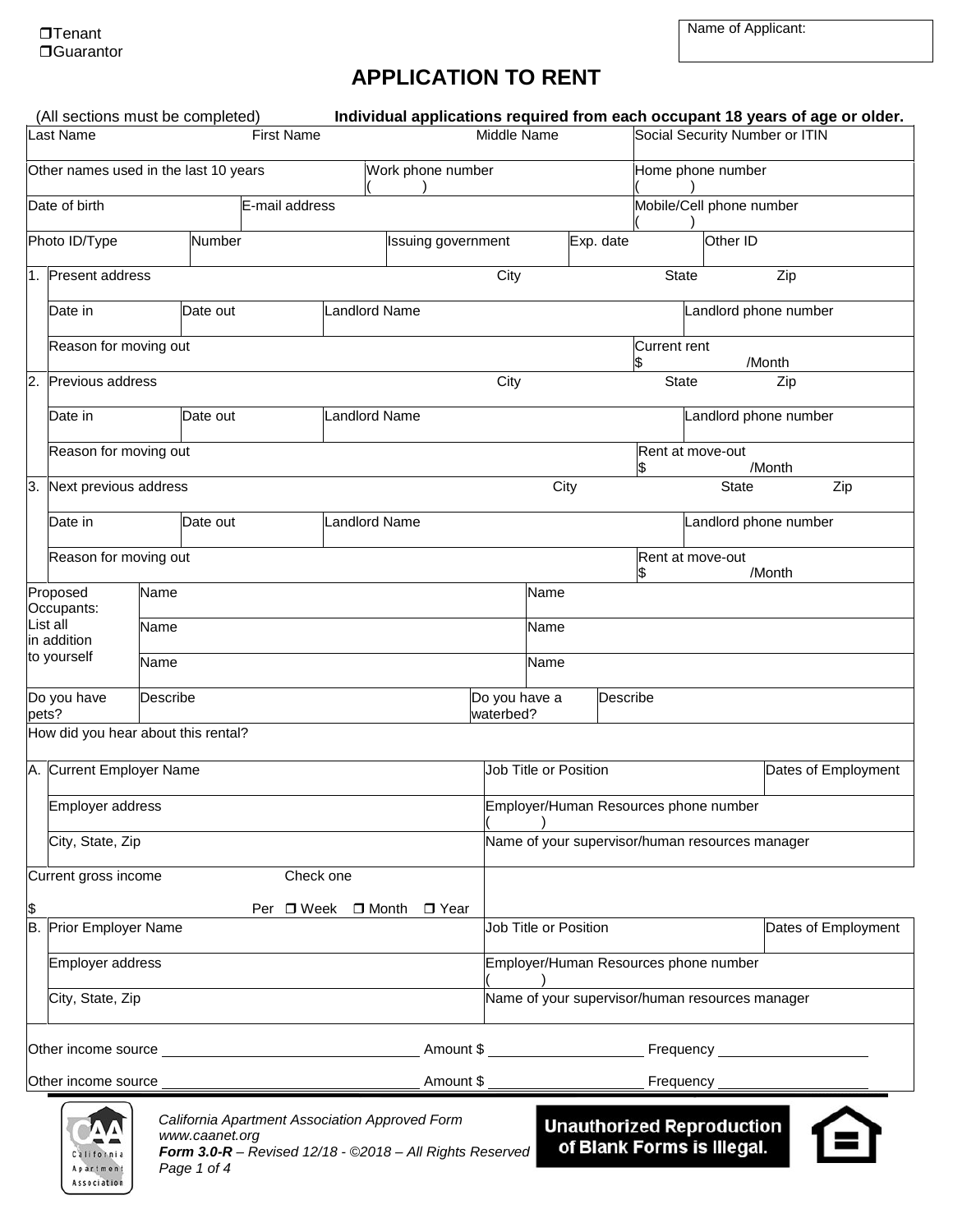$\Box$ Tenant □Guarantor Name of Applicant:

| Name of your bank | <b>Branch or address</b> | <b>Account Number</b> | <b>Type of Acct</b> |
|-------------------|--------------------------|-----------------------|---------------------|
|                   |                          |                       |                     |
|                   |                          |                       |                     |
|                   |                          |                       |                     |

#### **Please list ALL of your financial obligations below.**

| <b>Name of Creditor</b> | _<br><b>Address</b> | <b>Phone Number</b> | Monthly Pmt.<br>Amt. |
|-------------------------|---------------------|---------------------|----------------------|
|                         |                     |                     |                      |
|                         |                     |                     |                      |
|                         |                     |                     |                      |
|                         |                     |                     |                      |
|                         |                     |                     |                      |
|                         |                     |                     |                      |

| In case of emergency, notify: | Address: Street, City, State, Zip | <b>Relationship</b> | <b>Phone</b> |
|-------------------------------|-----------------------------------|---------------------|--------------|
|                               |                                   |                     |              |
|                               |                                   |                     |              |
| I2                            |                                   |                     |              |
|                               |                                   |                     |              |

| <b>Personal References:</b> | Address: Street, City, State, Zip | Length of<br>Acquaintance | <b>Occupation</b> | <b>Phone</b> |
|-----------------------------|-----------------------------------|---------------------------|-------------------|--------------|
| l1.                         |                                   |                           |                   |              |
| 2.                          |                                   |                           |                   |              |

| Automobile: Make: National Automobile: Make:                                                                                                                                                                                   | Model: _________________                     | Year: __ <b>________</b> | License #: ______________________ |
|--------------------------------------------------------------------------------------------------------------------------------------------------------------------------------------------------------------------------------|----------------------------------------------|--------------------------|-----------------------------------|
| Automobile: Make: <u>______________________</u>                                                                                                                                                                                | Model: <b>Example 2019</b>                   | Year: ________           | License #: ___________________    |
| Other motor vehicles: example and the state of the state of the state of the state of the state of the state of the state of the state of the state of the state of the state of the state of the state of the state of the st |                                              |                          |                                   |
| Have you ever filed for bankruptcy?                                                                                                                                                                                            | Have you ever been evicted or asked to move? |                          |                                   |



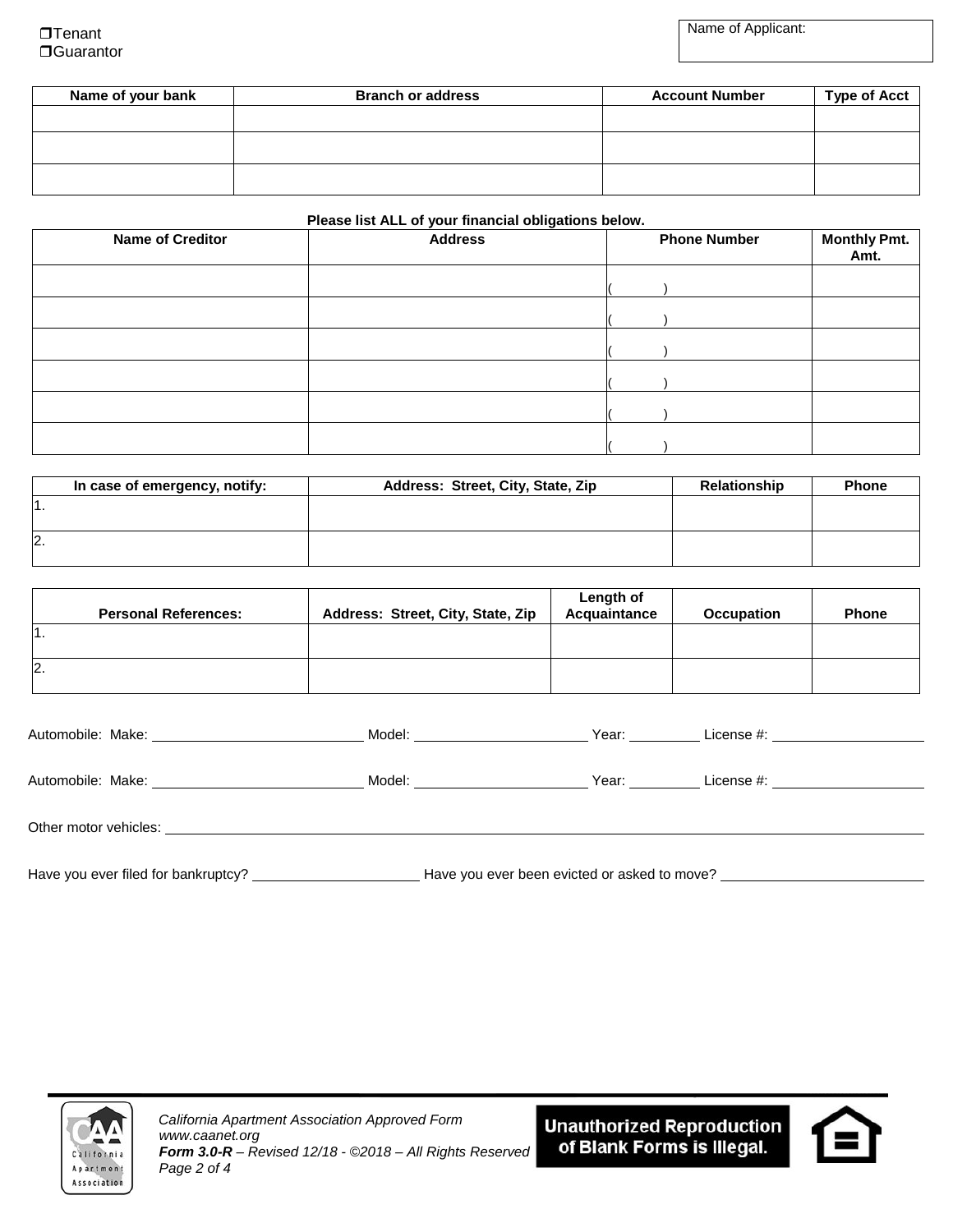#### **NOTICE REGARDING CALIFORNIA INVESTIGATIVE CONSUMER REPORTING AGENCIES ACT**

Landlord does not intend to request an investigative consumer report regarding the Applicant.

Unless the box above is checked, Landlord intends to request an investigative consumer report regarding the Applicant's character, general reputation, personal characteristics, and mode of living. Under Section 1786.22 of the California Civil Code, the files maintained on you by the investigative consumer agency shall be made available to you during business hours and on reasonable notice, provided you furnish proper identification, as follows: (1) You may appear at the investigative consumer reporting agency identified below in person, (2) you may make a written request for copies to be sent by certified mail to a specified addressee, or (3) you may make a written request for a summary of the file to be provided over the telephone. The agency may charge a fee, not to exceed the actual duplication costs, if you request a copy of your file. The agency is required to have personnel available to explain your file to you, and the agency must explain to you any coded information appearing in your file. If you appear in person, a person of your choice may accompany you, provided that this person furnishes proper identification. If you are accompanied by a person of your choosing, the agency may require you to furnish a written statement granting permission to the investigative consumer reporting agency to discuss your file in the other person's presence. The agency that will prepare the report(s) identified in this section is listed below:

\_\_\_\_\_\_\_\_\_\_\_\_\_\_\_\_\_\_\_\_\_\_\_\_\_\_\_\_\_\_\_\_\_\_\_\_\_\_\_\_\_\_\_\_\_\_\_\_\_\_\_\_\_\_\_\_\_\_\_\_\_\_\_\_\_\_\_\_\_\_\_\_\_\_\_\_\_\_\_\_\_\_\_\_\_\_\_\_\_\_\_\_\_\_\_\_\_\_\_\_\_\_\_\_\_\_\_\_

\_\_\_\_\_\_\_\_\_\_\_\_\_\_\_\_\_\_\_\_\_\_\_\_\_\_\_\_\_\_\_\_\_\_\_\_\_\_\_\_\_\_\_\_\_\_\_\_\_\_\_\_\_\_\_\_\_\_\_\_\_\_\_\_\_\_\_\_\_\_\_\_\_\_\_\_\_\_\_\_\_\_\_\_\_\_\_\_\_\_\_\_\_\_\_\_\_\_\_\_\_\_\_\_\_\_\_\_

#### *Name of Agency*

#### *Address of Agency*

If you would like a copy of the report(s) that is/are prepared, please check the box below:  $\Box$  I would like to receive a copy of the report(s) that is/are prepared

If the box above is checked, Landlord agrees to send the report to Applicant within three (3) business days of the date the report is provided to Landlord. Landlord may contract with another entity to send a copy of the report.

**Applicant represents that all the above statements are true and correct, authorizes verification of the above items, and agrees to furnish additional credit references upon request. Applicant authorizes Landlord to obtain reports that may include credit reports, unlawful detainer (eviction) reports, bad check searches, social security number verification, fraud warnings, previous tenant history and employment history. Applicant consents to allow Landlord to disclose tenancy information to previous or subsequent Landlords.** 

Landlord will require a payment of \$\_\_\_\_\_\_\_\_\_\_\_\_\_\_\_\_\_\_\_\_, which is to be used to screen Applicant.

| The amount charged is itemized as follows:<br>1. Actual cost of credit report, unlawful detainer (eviction) search, and/or other screening reports |  |
|----------------------------------------------------------------------------------------------------------------------------------------------------|--|
| 2. Cost to obtain, process and verify screening information (may include staff time and other soft costs) \$                                       |  |
| 3. Total fee charged                                                                                                                               |  |
| The undersigned Applicant is applying to rent the premises designated as:                                                                          |  |
|                                                                                                                                                    |  |
| The rent for which is $\$\$ per $\qquad \qquad$ .<br>Upon approval of this application, and execution of a rental/lease agreement, the             |  |
| applicant shall pay all sums due, including required security deposit of \$<br>before occupancy.                                                   |  |

֦

*Date Applicant* **(signature required)**